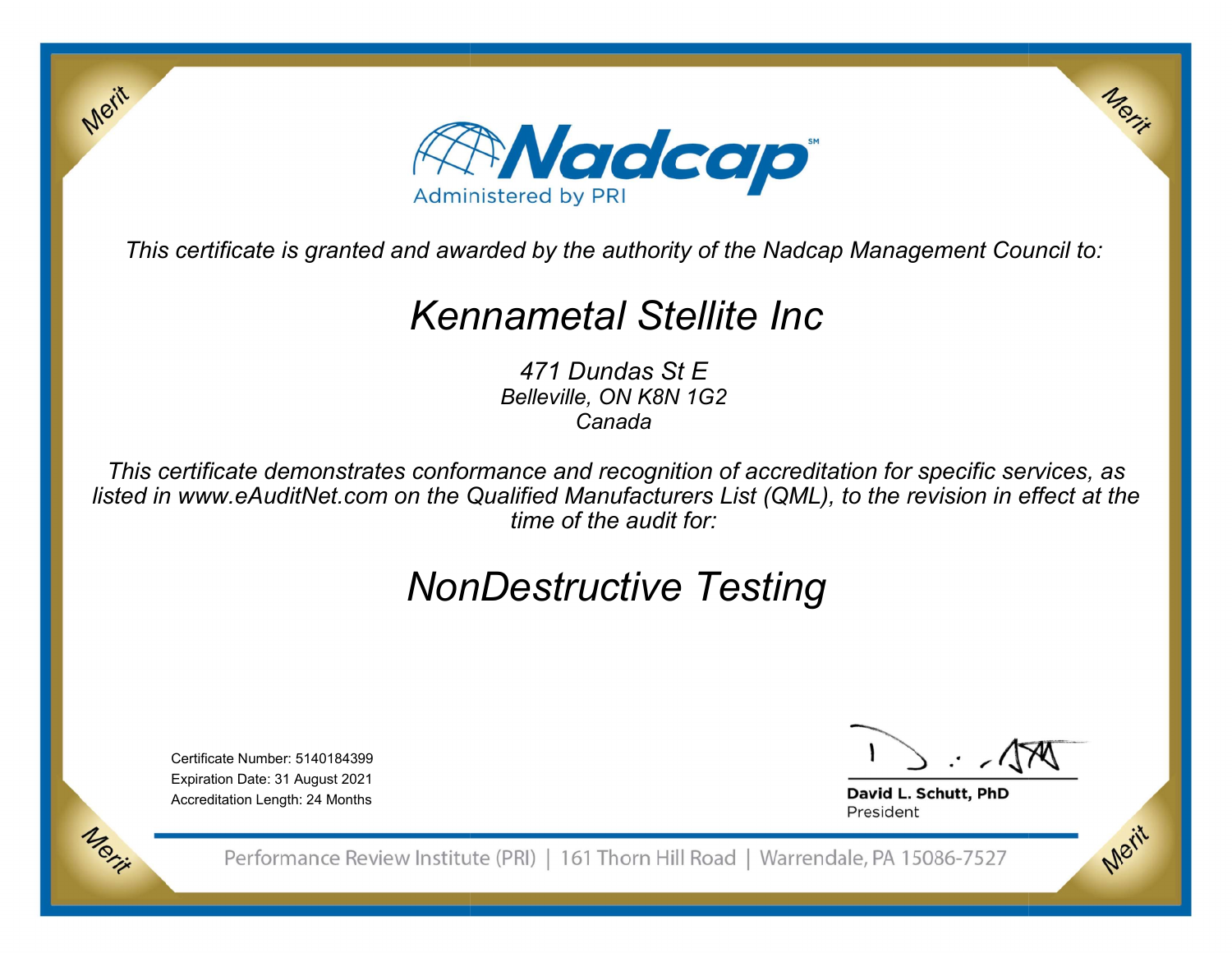

## SCOPE OF ACCREDITATION

### NonDestructive Testing

### Kennametal Stellite Inc 471 Dundas St E Belleville, ON K8N 1G2 Canada

This certificate expiration is updated based on periodic audits. The current expiration date and scope of accreditation are listed at: www.eAuditNet.com - Online QML (Qualified Manufacturer Listing).

In recognition of the successful completion of the PRI evaluation process, accreditation is granted to this facility to perform the following:

AC7114 Rev M - Nadcap Audit Criteria for NonDestructive Testing (NDT) Suppliers Accreditation (to be used on audits before 5 January 2020)

AC7114S Rev N - Nadcap Supplemental Audit Criteria for NonDestructive Testing (NDT) Suppliers Accreditation Program (to be used on audits before 05 January 2020)) S–U10 GE S–U2 Pratt & Whitney

AC7114/1 Rev L - Nadcap Audit Criteria for NonDestructive Testing Facility Penetrant Survey (to be used on audits before 5 January 2020)

AC7114/1S Rev M - Nadcap Supplemental Audit Criteria for Penetrant Suppliers Accreditation Program (to be used on audits before 05 January 2020) S–U10 GE S–U2 Pratt & Whitney Program (to be used on audits before us January 2020)<br>S-U10 GE<br>S-U2 Pratt & Whitney<br>AC7114/4 Rev L - Nadcap Audit Criteria for NonDestructive Testing Facility Film Radiography<br>Survey (to be used on audits before 5 January

AC7114/4 Rev L - Nadcap Audit Criteria for NonDestructive Testing Facility Film Radiography Survey (to be used on audits before 5 January 2020)

AC7114/4S Rev M - Nadcap Supplemental Audit Criteria for NonDestructive Testing Facility Film Radiography Survey (to be used on audits before 5 January 2020)

S–U10 GE S–U2 Pratt & Whitney